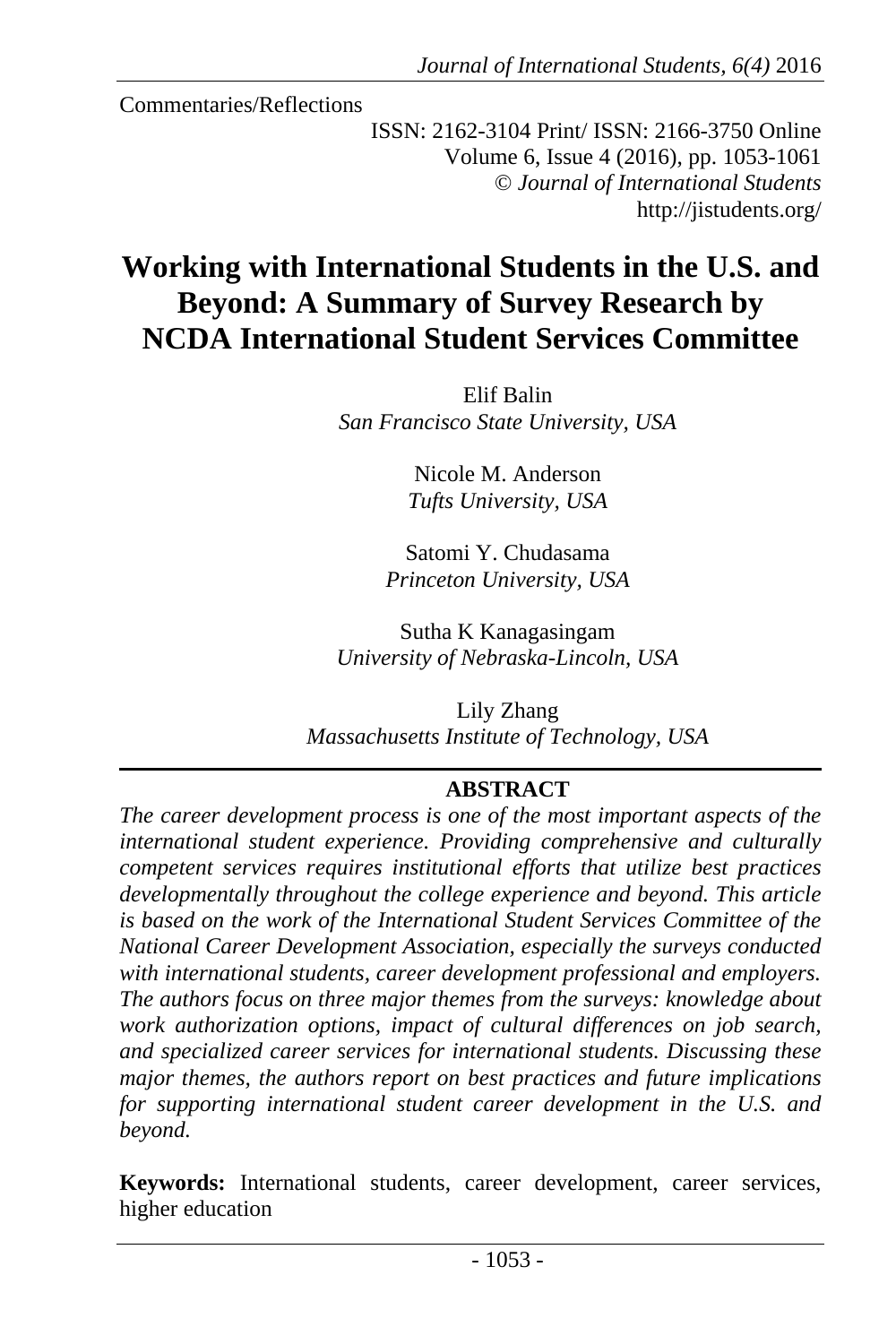**T**here are nearly 975,000 international students in the U.S. who study at the postsecondary level (Institute of International Education, 2015). Given the increasing presence of international students as well as their financial, academic, and cultural diversity contributions, higher education institutions recognize the importance of international recruitment efforts. However, there is limited institutional emphasis on the international student experience beyond recruitment. College students and their families are increasingly questioning the return on investment of a college education, which is often measured by successful attainment of a satisfying job upon graduation. This is also true for international students. However, they often face additional systemic obstacles along their career development paths.

Most studies in the literature about the experiences of international students focus on their different learning styles, academic engagement, English proficiency, adjustment issues, psychological well-being, and discrimination (e.g., Al-Sharideh & Goe, 1998; Cole & Ahmadi, 2003; Le & Gardner, 2010; Lee & Rice, 2007; Mori, 2000; Poyrazli & Lopez, 2007). These experiences are relevant to the career development of international students, as they have potential impact on students' college experience, as well as their intellectual and mental capacity to prepare for life after college. On the other hand, there are only a few studies that directly explore international student career development. They show that students are most concerned with work experience, the decision to stay in the U.S. versus going back to home country, job search skills, interviewing skills, and immigration regulations (Spencer-Rodgers & Cortijo, 1998; Shen & Herr, 2004; Arthur, 2007; Crockett & Hayes, 2011). These studies inform us about the important practical challenges of pursuing and maintaining opportunities.

Given the fact that only 34.6 % of H-1B visas (which allows nonresident foreigners to work in the U.S. for 3 years with another 3-year extension possibility) are granted to F-1 status international students (Ruiz, 2013), job search is a major area of concern. Moreover, not all international students prefer to find jobs in the U.S., and it is another unique challenge to engage in job search and transition back to one's home country or another country after several years of education in the U.S. Thus, there is need for a more comprehensive understanding of the international student career development process, as well as best practices to support this student population.

In order the address these gaps, the National Career Development Association (NCDA)'s International Student Services Committee (ISSC) conducted surveys with random samples of students (n= 1422), career development professionals (n=373), and employers (n= 84) between 2012 and 2015, which will be described in the next sections followed by a discussion on implications, best practice recommendations, and future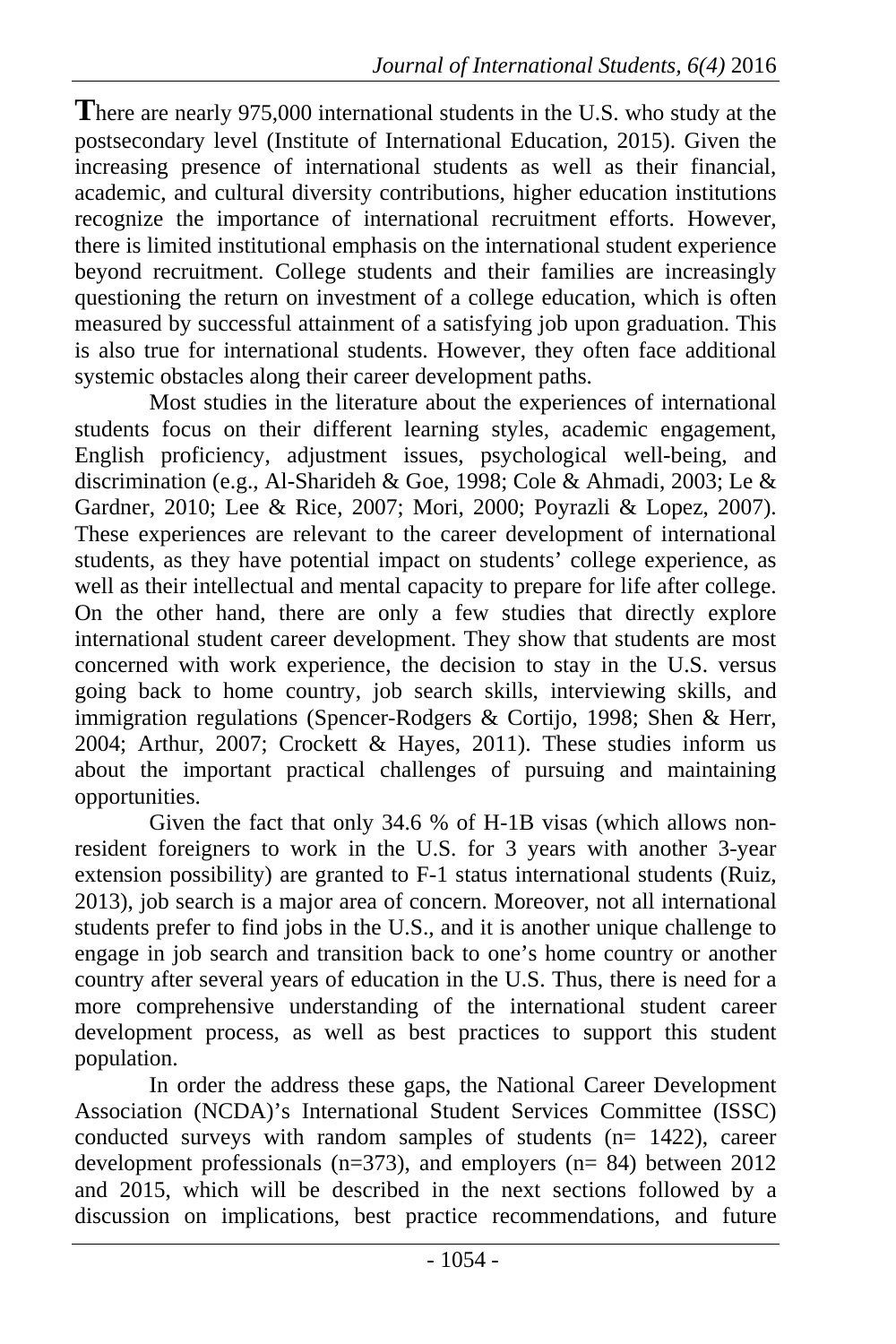directions for research. The details of the survey methods and extensive reports on findings can be found in the full reports (NCDA-ISSC, 2015).

## **FINDINGS FROM THE SURVEY PROJECTS**

The survey projects revealed significant findings across the three surveys that may help to explain the barriers that impact international students, career services professionals, and employers. These common themes from the survey results encouraged the authors to contrast between actual barriers and perceived barriers.

First, there is a definite gap in knowledge among international students, career services professionals and employers when it comes to work authorization options in the U.S. More than one third of international students and more than two thirds of career services professionals who participated in the surveys, reported a lack of knowledge on work authorization topics such as Optional Practical Training (OPT) and Curricular Practical Training (CPT). Similarly, more than half of employer respondents reported that their lack of knowledge on work authorization was the major obstacle for hiring international students, and they perceived it as too complicated a process. Moreover, despite the seeming lack of knowledge, less than one in five employers reported wanting more information from the NCDA-ISSC about the process and benefits of hiring international students. Work authorization significantly impacts the career development of international students. Both international students and career services professionals need a more accurate and complete understanding of the process in order to facilitate an effective exploration of career possibilities and set realistic career goals. Employers' lack of knowledge and misperceptions about the work authorization process, on the other hand, may cause many qualified candidates to be dismissed in the initial screening process of job applications.

A second common theme reported by all three groups encompasses the cultural differences that seem to have both positive and negative implications for job and internship search experiences of international students. Among the most significant concerns reported by career services professionals were cultural adjustment (39.3%) and language proficiency (35.4%). They also reported challenges in helping students manage expectations from their families and others in their home countries, as well as a need for culturally sensitive career assessment tools appropriate for use with international students.

Unlike career services professionals, however, employers and students were not as concerned about cultural issues impacting the job and internship application process. In fact, some employers indicated cultural differences did not have as profound of an impact on the hiring decisions as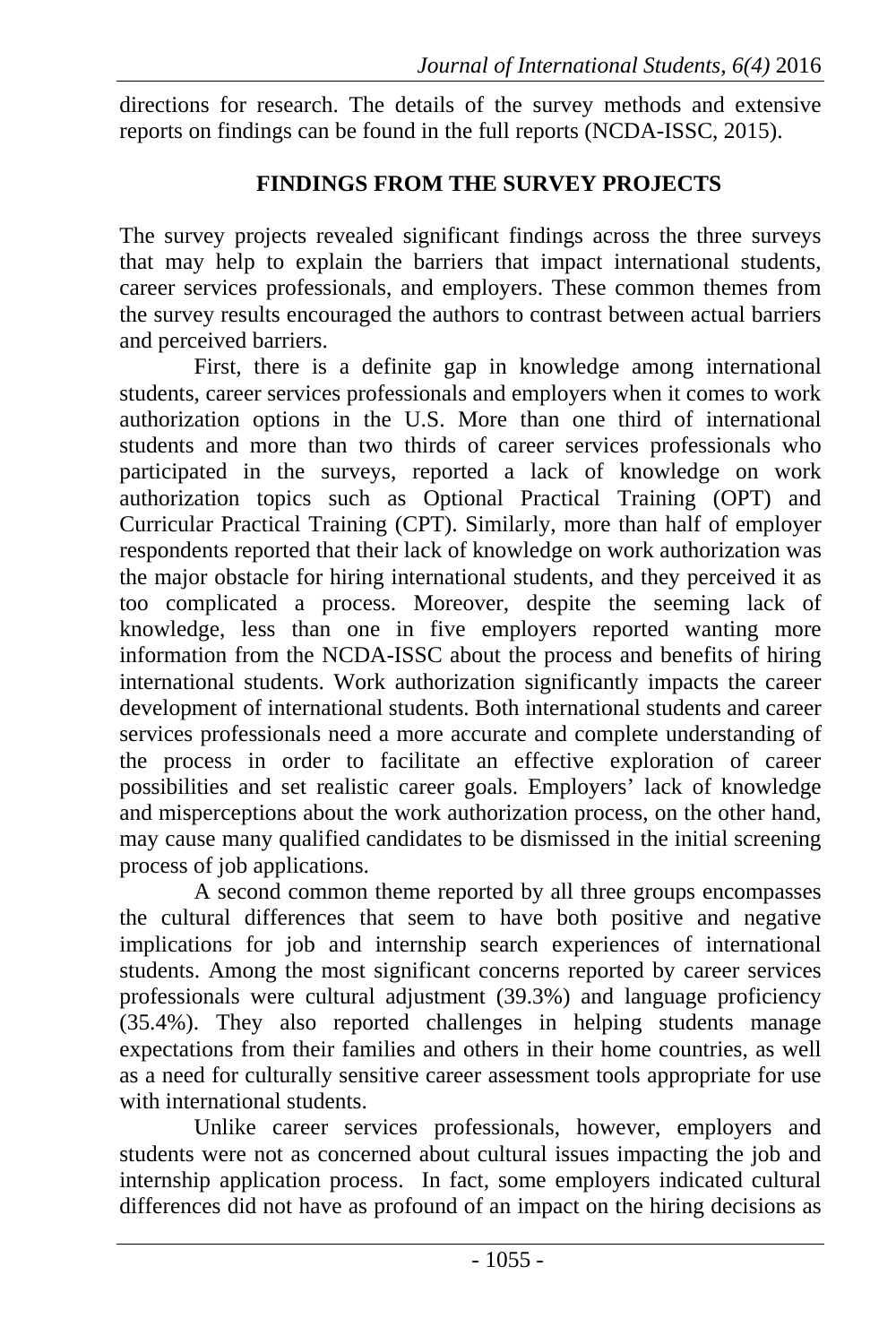work authorization status. When asked about the differences between international and non-international students, employers mentioned international students' professionalism and career orientation as positive aspects of cultural differences. Furthermore, employers emphasized how hiring international students enhanced diversity in the workplace and showcased a commitment to inclusivity.

The areas that employers perceived as challenging cultural differences were international students' interviewing styles and communication skills. Employers were open to providing constructive feedback on cultural issues such as English language proficiency, nonverbal behaviors such as eye contact, supporting one's arguments with strengthsbased examples and storytelling, and other interviewing skills that may stem from different cultural and educational practices. Employers' expectations for international students in the job search include their ability to interview skillfully to demonstrate their strengths and discuss their immigration status confidently. Similarly, career services professionals believe international students need to improve their use of the English language. On the other hand, fewer students identified language proficiency and cultural issues as barriers in the job search.

The difference in perceptions of cultural differences and their impact on job applications may stem from the different perceptions on what makes a candidate qualified in a job application versus the interviewing process. For example, many international students identified relevant skills and background as the primary requirement for succeeding in the job search. They also reported that personality and extracurricular activities were deemed more valuable in the U.S. compared to their home countries. Such differences may have an impact on international students' career preparation and articulation of qualifications in job application materials and interviews. Thus, it is important to help international students recognize what employers look for and value in qualified candidates. Furthermore, international students should integrate and market their strengths, in particular their crosscultural experiences, into job applications and interviews. For example, more than half of the employers identified cross-cultural competency, adaptability, and language skills as differentiators for international candidates. With improved use of language and a more comprehensive articulation of personal and professional experiences, international students can help employers recognize their unique potential.

A final noteworthy theme is the growth in expertise, partnerships and career programs that demonstrate strengths and best practices on the part of career services professionals and their organizations. The survey with career services professionals showed that more than half of career services centers offered customized programs for international students, and 93.5% collaborated with international student advising offices. Furthermore,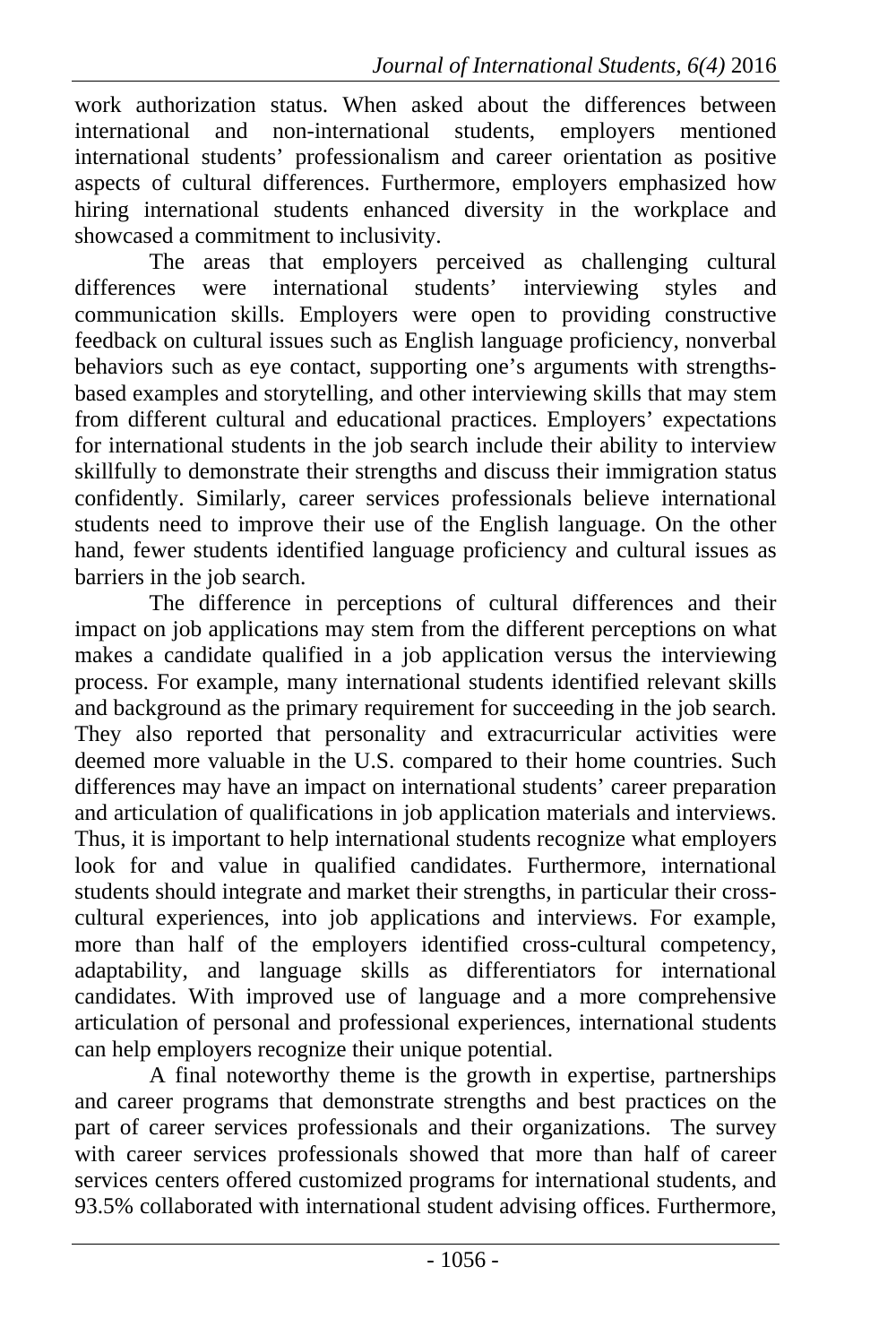a quarter of career services centers had a staff member dedicated to working with international students. The hopes and needs to have such specialized professionals are dramatically increasing across the U.S. These findings support the significant needs of not only international students but also career development professionals who seek more knowledge and resources to support them effectively. At this point, however, a striking finding from the surveys point to a need for more strategic work by career centers: the majority of international students reported either having no or limited knowledge of career services prior to coming to the U.S., and more than half of the respondents never utilized career services on their university campuses. This finding highlights the importance of career services departments proactively reaching out to international students earlier in their academic careers in the U.S.

### **IMPLICATIONS FOR PRACTICE**

The findings suggest that higher education institutions and career centers should provide more information and resources to international students, career services professionals, and employers. First, students need earlier and greater understanding on the ways in which they can use career services. More awareness is needed on how to best prepare themselves for internship and job applications by making informed decisions about their academic programs (e.g., knowing which career fields allow longer durations of work authorization in the U.S.), realizing the benefits of extracurricular activities (e.g., cultural adjustment, developing language and communication skills, building connections), enhancing their network in both the U.S. and outside the U.S. to have multiple career alternatives and opportunities, and learning about work authorization options and paperwork deadlines, all of which will ease their communication with employers in job application and interview processes.

Second, career services professionals need additional professional development on work authorization options and application procedures to better facilitate the career planning process of international students. They should reflect on potential misperceptions and biases on this topic, and collaborate with others (e.g., international student advising offices, institutional or local immigration attorneys) to educate themselves and their students. Effective delivery of career information, which meets the diverse needs of international students, is an important area of multicultural career counseling minimum competencies (NCDA, 2009). Thus, educating themselves about the unique challenges of international students, advocating for their students' rights to choose and apply for employment based on their interests, values and skills, and referring them to appropriate support resources when needed are significant aspects of culturally competent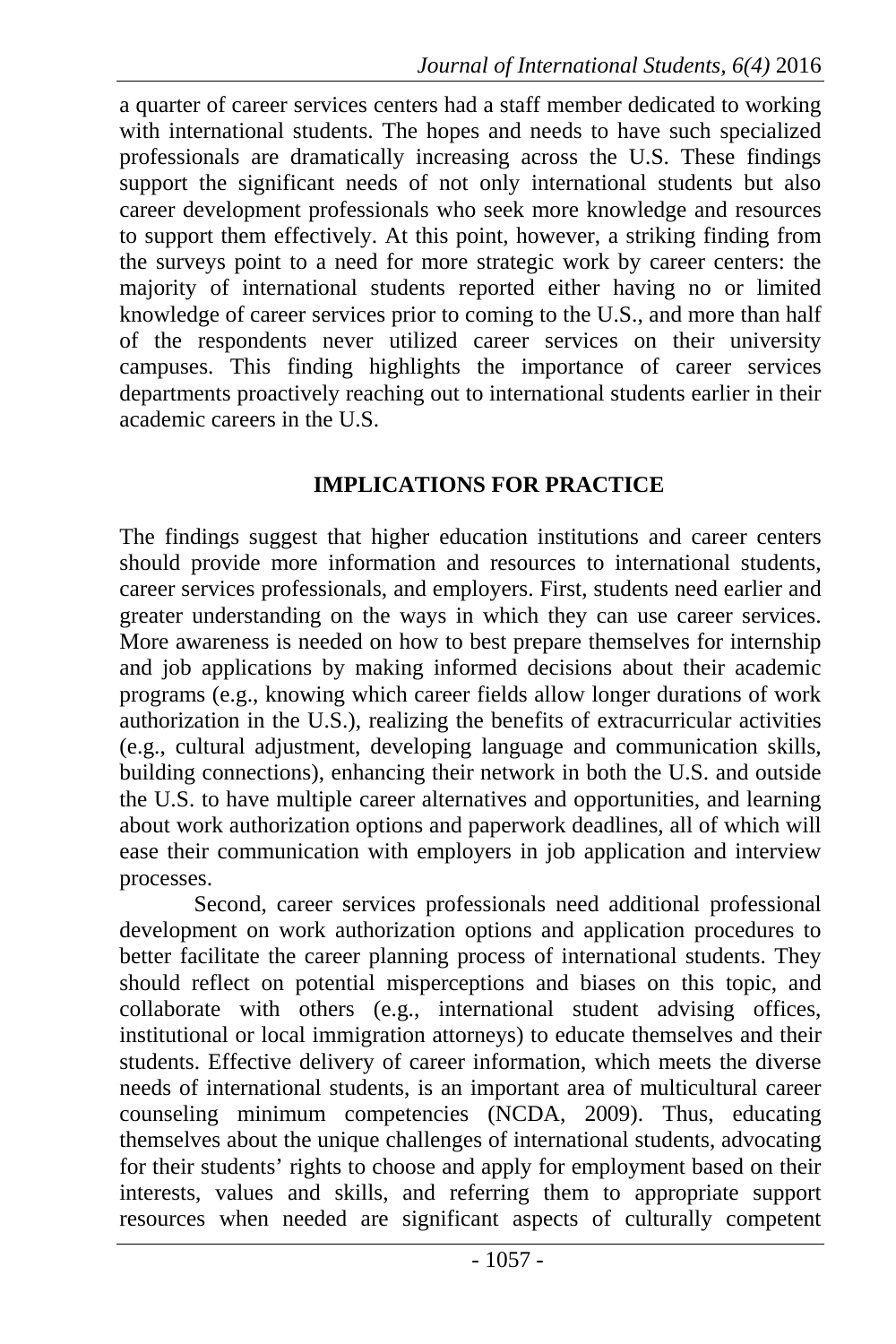practices. Similarly, it is also important for career services professionals to better identify both strengths and areas of growth while working with international students, and integrate them into a more holistic assessment of each individual student in order to personalize his/her career goals in accordance with cultural expectations, systemic constraints, and multiple opportunities in the U.S. or beyond. For example, career counselors should not overfocus on job search in the U.S. and recognize that not all international students seek to stay in the U.S. Career services professionals should help international students explore their genuine interests and values by also becoming aware of the potential peer, family or other environmental influences on their career decisions. When students decide to pursue career opportunities beyond the U.S, career services professionals should be able to help them prepare for a new cultural transition. The continuous pursuit of professional development is recommended to improve their multicultural career counseling competency to help international students navigate cultural transitions and uncertainty around global career opportunities.

Third, more employers should be encouraged to learn about work authorization options in order to demystify the perceived complications of the application process. Thus, they can consider the valuable skills and experiences that international students can bring to their organization. The NCDA-ISSC suggests greater communication and collaboration between international students, employers, and career services professionals. To exemplify such efforts, in addition to the survey projects, the committee gathered best practice examples from innovative career centers. *The Immigration Bridge Program*, launched by the Kelley School of Business at Indiana University, is a proactive partnership between the Kelley School, the IU Office of International Services, and a top immigration law firm. The program helps international students navigate the H-1B visa process, while offering economical legal services to employers who hire international students and need guidance through the H-1B visa process. The initiative does not guarantee a visa sponsorship, visa, or employment, but does help improve the situation for students being recruited both on and off campus. The program was the winner of the 2014 NCDA Service to International Students Award. Other examples include the creation of LinkedIn networking groups for international students and alumni, organizing international student conferences, and encouraging career services centers with knowledgeable employer relations teams that strive to diversify the employer pool with companies open to international candidates.

## **CONCLUSION AND FUTURE DIRECTIONS**

As indicated by the findings of the surveys, there is an urgent need for practitioners, researchers, and employers to engage in next steps. First,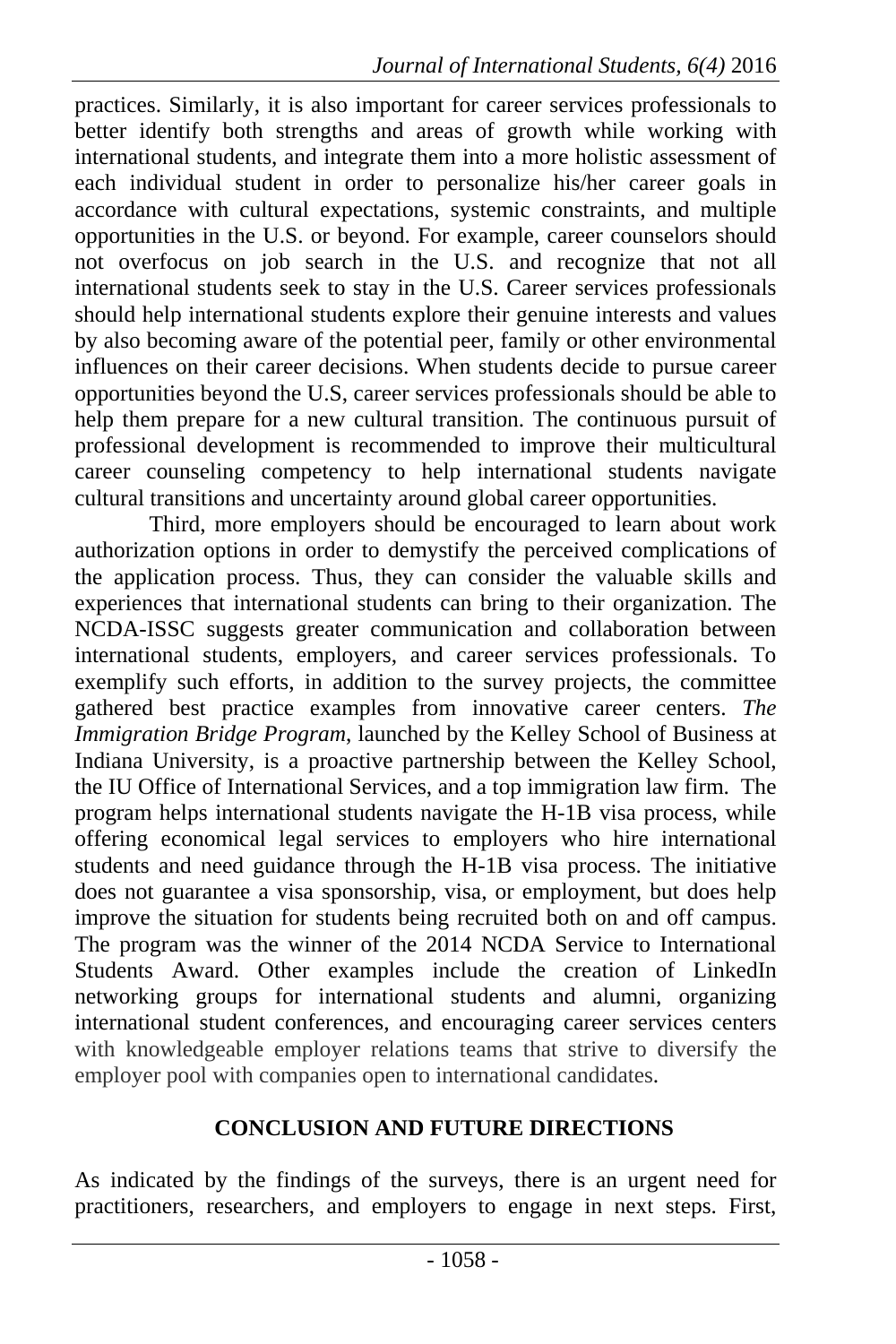career services and higher education professionals can increase their understanding about the systemic issues faced by international students in the job search process. Systemic issues may include restrictive immigration policies regarding employment, job opportunity limitation for international students based on geographical location in the US, and discrimination or lack of awareness from employers. Further, career services and higher education professionals should have a greater understanding about the career development needs of international students on their campus before implementing "one size fits all" programming. This information can be obtained through surveys or focus groups with international students. With a better understanding of systemic barriers and international student needs on their campus, career services and higher education professionals can advocate for international students to their institution or with employers.

Additionally, evidence from our survey suggests there is a mismatch of information about international students' career development among career services practitioners, employers, and the students themselves. Heightened collaboration between the three parties should be fostered in order to demystify and streamline the complex process of international students' career development, job search process and work authorization options.

Importantly, admissions and recruitment professionals who work with international students should provide sufficient and complete information to international students about the challenges inherent in the career development and job search process. Perhaps institutions can maintain more detailed records of their international student career outcomes in order to allow prospective international students to make an informed decision about the ability for the institution to support them in their career development. This type of transparency may be unheard of in current recruitment or admissions practices due to the potential it could deter international students with intentions to immigrate. Yet this transparency and commitment to accountability by institutions will ensure ethical practices among admissions and recruitment professionals, which will likely also contribute to less confusion and anxiety among international students in their job search process.

To conclude, the authors believe that the NCDA-ISSC is a best practice example that integrates several implications such as the importance of collaboration between career development practitioners, student services units, and institutions. In this regard, the NCDA-ISSC has not only conducted original research and maintained a resource guide, the committee has also spearheaded a new NCDA award for innovative career development services for international students. A diverse group of more than 20 committee members, which also includes past international students, currently work on writing and resource development projects. The ongoing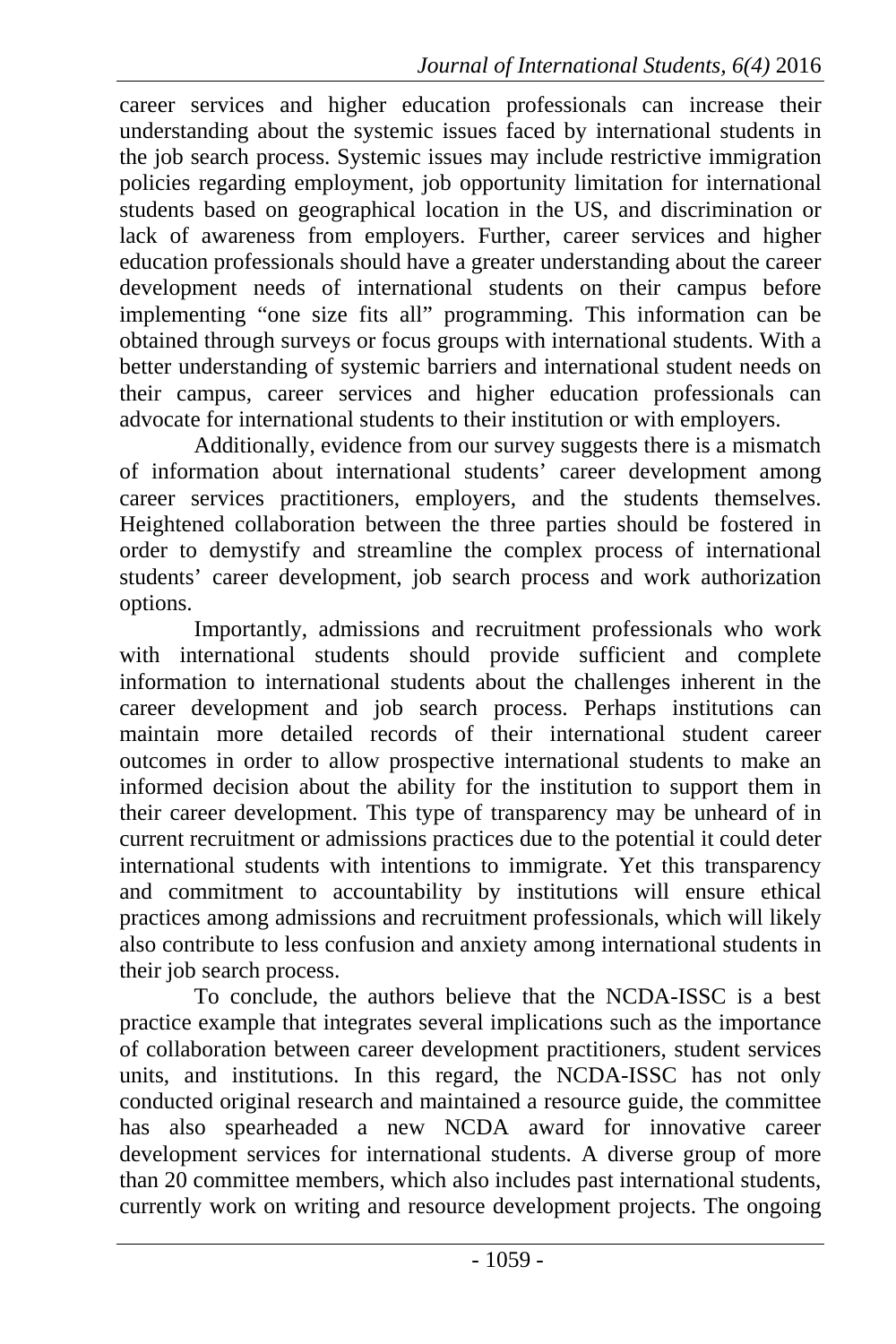work of the committee members strives to close the gap between research and practice by integrating their career services experiences across the U.S. and around the world.

#### **REFERENCES**

- Al-Sharideh, K., & Goe, W. R. (1998). Ethnic communities within the university: An examination of factors influencing the personal adjustment of international students. *Research in Higher Education*, *39*(6), 699-725.
- Arthur, N. (2007). Career planning and decision-making needs of international students. In H. Singaravelu & M. Pope, *A Handbook for counseling international students in the United States (*pp. 37-56). Alexandria, VA: American Counseling Association.
- Cole, D., & Ahmadi, S. (2003). Perspectives and experiences of Muslim women who veil on campuses. *Journal of College Student Development*, *44*(1), 47- 66.
- Crockett, S. A., & Hays, D. G. (2011). Understanding and responding to the career counseling needs of international college students on US campuses. *Journal of College Counseling*, *14*(1), 65-79.
- Institute of International Education. (2015). Open doors 2015: International student data. Retrieved from http://www.iie.org/Research-and-Publications/OpenDoors/Data/International-Students/Infographic
- Le, T., & Gardner, S. (2010). Understanding the doctoral experiences of Asian international students in the science, technology, engineering, and mathematics (STEM) fields: An exploration of one institutional context. *Journal of College Student Development, 51*(3), 252-264.
- Lee, J., & Rice, C. (2007). Welcome to America? International student perceptions of discrimination. *Higher Education*, *53*(3), 381-409.
- Mori, S. (2000) Addressing the mental health concerns of international students. *Journal of Counseling and Development*, *78*(2), 137–144.
- NCDA (2009). Multicultural career counseling minimum competencies. Retrieved from http://www.ncda.org/aws/NCDA/pt/fli/12508/false
- NCDA-ISSC (2015). Resources for Partnering with International Students. Retrieved from http://www.ncda.org/aws/NCDA/asset\_manager/ get\_file/64588?ver=36089
- Poyrazli, S., & Damian Lopez, M. (2007). An Exploratory study of perceived discrimination and homesickness: A comparison of international students and American students. *The Journal of Psychology: Interdisciplinary and Applied*, *141*(3), 263-280.
- Ruiz, N. G. (2013). Immigration facts about international students. *Brookings*. Retrieved from http://www.brookings.edu/research/interactives/ 2013/facts-on- foreign-students
- Shen, Y., & Herr, E. L. (2004). Career placement concerns of international graduate students: A qualitative study. *Journal of Career Development, 31*(1), 15- 29.
- Spencer-Rodgers, J., & Cortijo, A. (1998). An assessment of the career development needs of international students. *Journal of College Student Development*, *39*(5), 509-13.